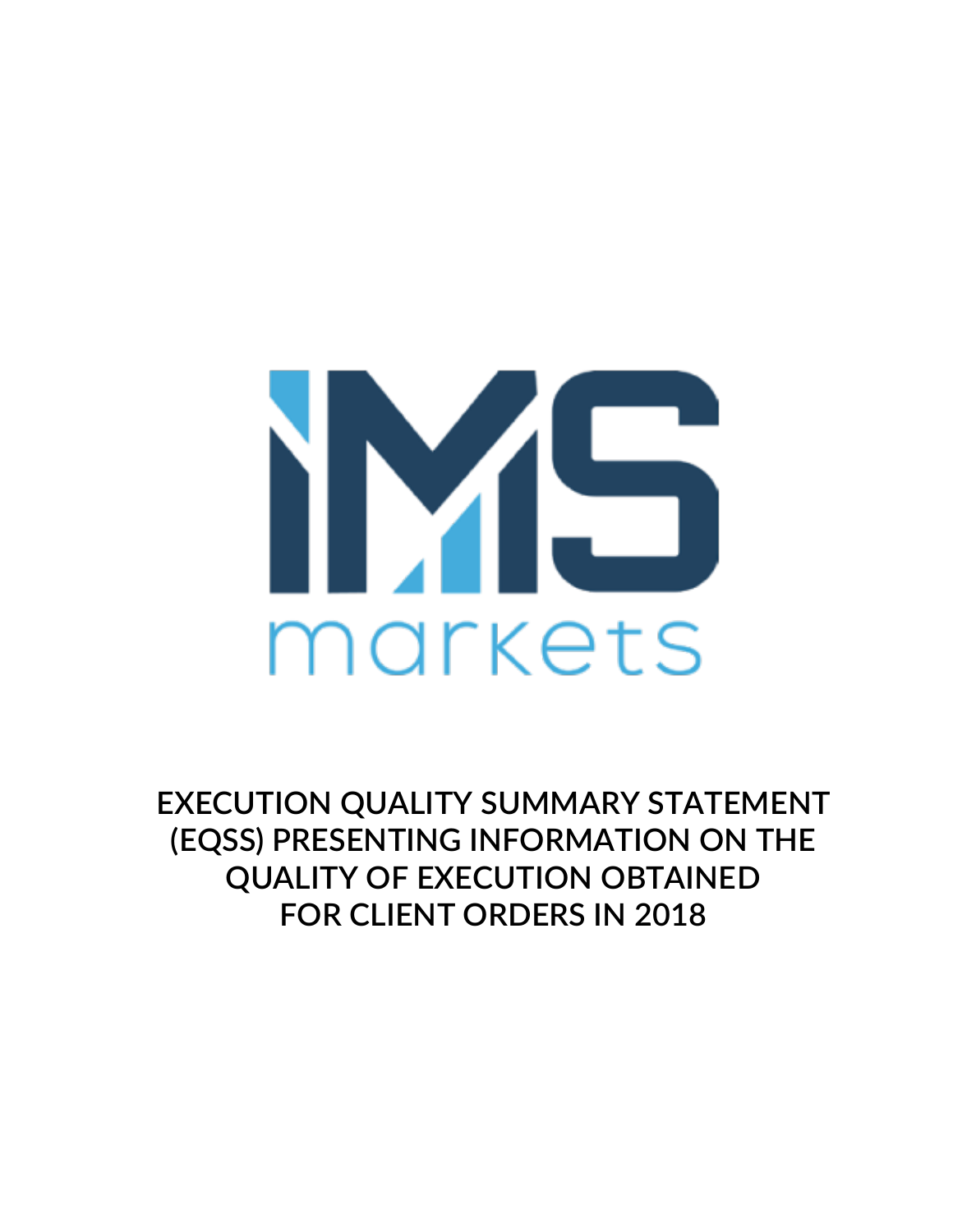# Contents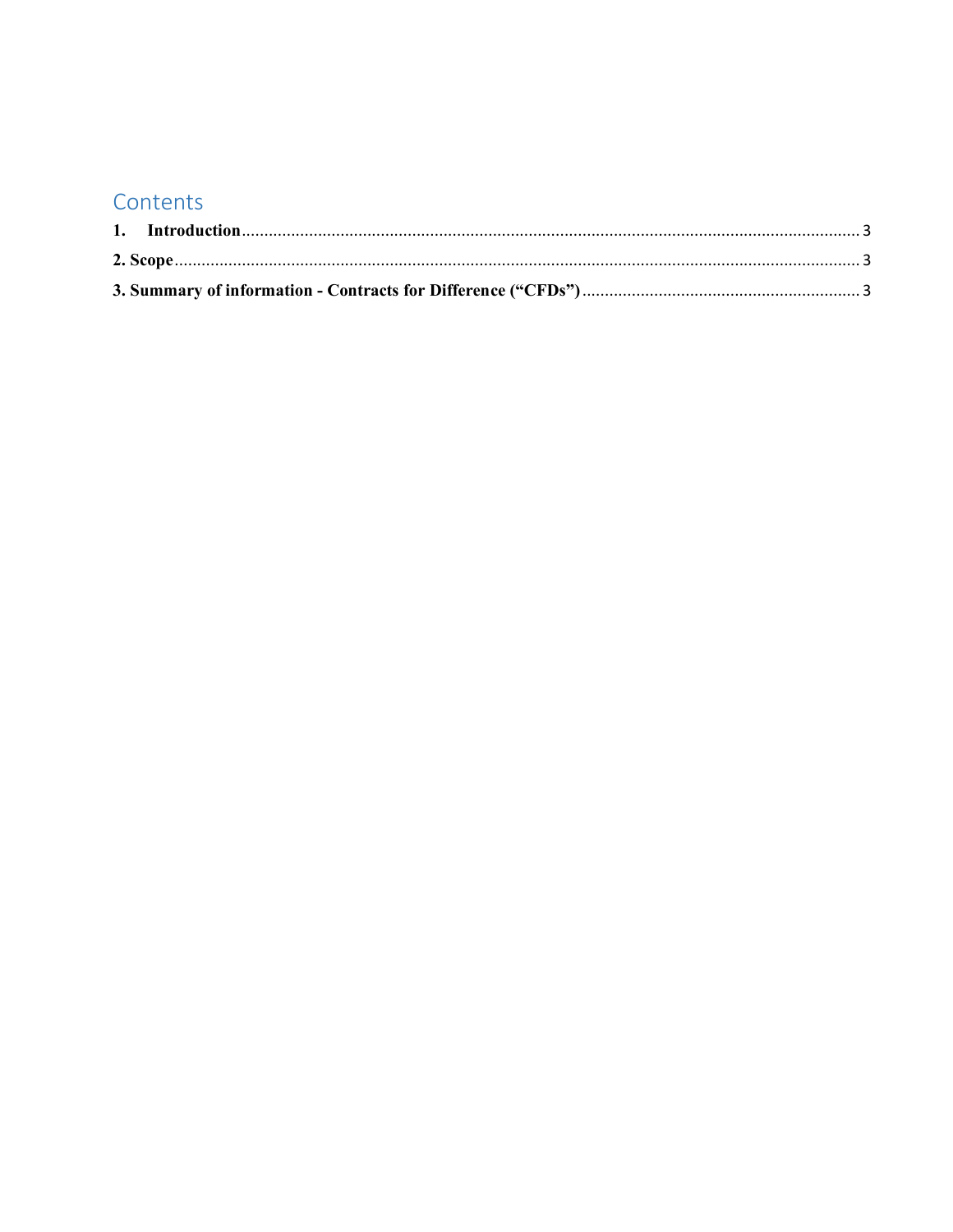## **1. Introduction**

## **INITIAL MERIT SECURE LTD (ex Nextrade Worldwide Ltd)** (hereinafter referred to as the 'Company')

INITIAL MERIT SECURE LTD (ex Nextrade Worldwide Ltd) is incorporated in the Republic of Cyprus with Certificate of Incorporation No. HE 291905. The Company is authorised and regulated by the Cyprus Securities and Exchange Commission ('CySEC'), with a licence No. 229/14, and operates under the Provision of Investment Services, the Exercise of Investment Activities, the Operation of Regulated Markets and Other Related Matters Law of 2017, Law 87(I)/2017, as subsequently amended from time to time (the Law). The Company's office is located at 3, Pythagora Street, Pythagoras Court, 4th Floor, CY-3027 Limassol.

The information above contains a summary of the analysis and conclusions that the company has drawn from its monitoring of the quality of execution obtained on the execution venues where it has executed client orders in 2018.

#### **2. Scope**

All client orders where the company owes the client best execution under the Markets in Financial Instruments Directive 2014/65/EU ("MiFID II"). For a detailed breakdown of the asset classes for which the company owes a duty of best execution, please refer to the Order Execution Policy.

#### **3. Summary of information - Contracts for Difference ("CFDs")**

# **a) An explanation of the relative importance the firm gave to the execution factors of price, costs, speed, likelihood of execution or any other consideration including qualitative factors when assessing the quality of execution.**

In selecting the appropriate Execution Venue for a specific transaction, the company considers the following execution factors:

- available price in the market;
- transaction costs (including commission, execution, clearing and settlement costs);
- speed of execution;
- the likelihood of execution and settlement (depending on liquidity in the particular market);
- the size and nature of the transaction; and
- Any other consideration that the company deems to be relevant to the execution of that transaction.

The company takes into account the following criteria when determining the relative importance of the abovementioned execution factors:

- characteristics of the client;
- characteristics of the client's order (e.g. market, limit, stop);
- characteristics of the financial instrument(s) (e.g. commodity, currency, fixed income, equity);
- characteristics of the Execution Venues to which the order can be directed.

In general, the company regards price as being the most important execution factor when seeking to obtain the best possible outcome for clients. However, in certain circumstances the company may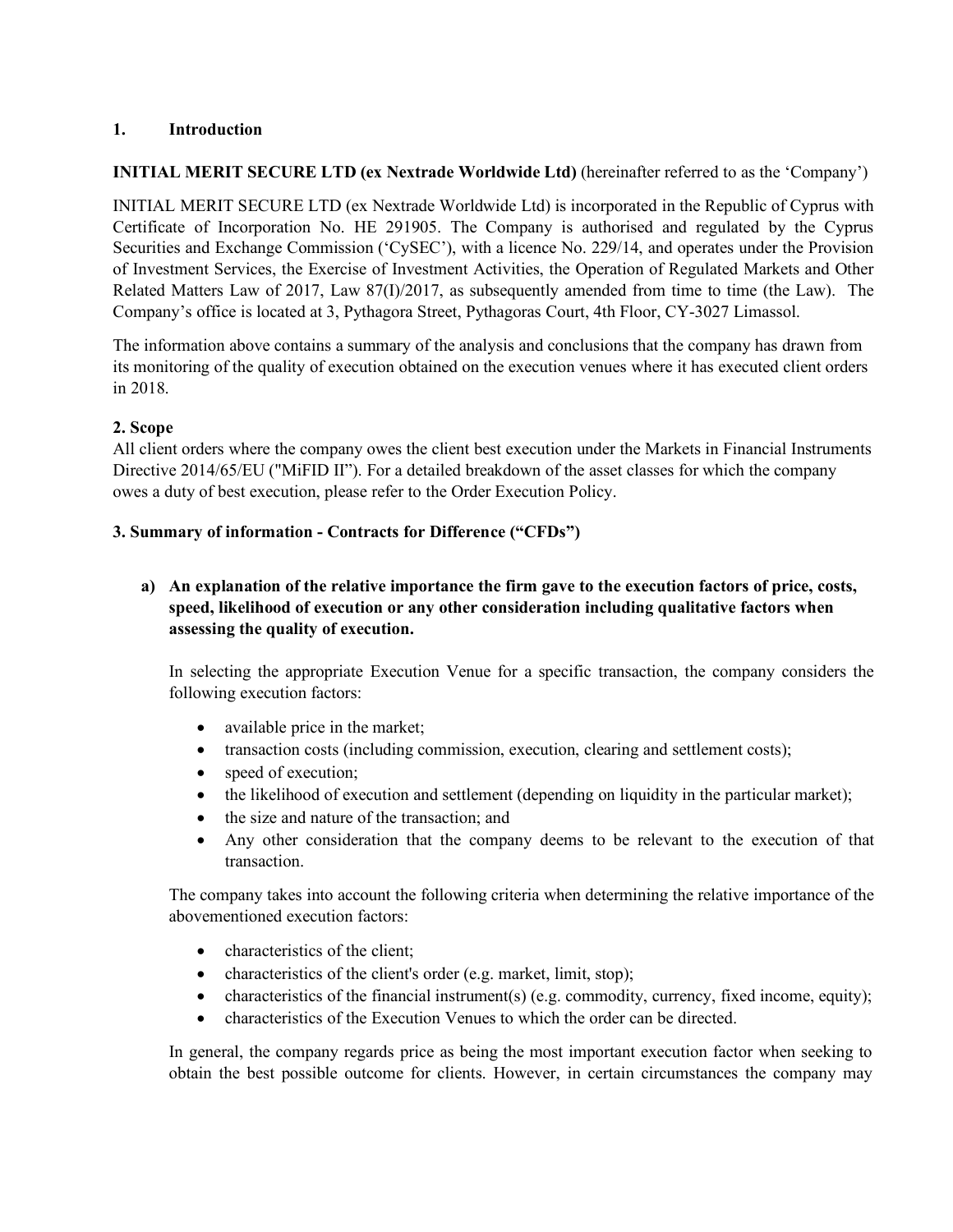decide in its absolute discretion that the other factors mentioned above are more important than price.

#### **b) A description of any close links, conflicts of interests, and common ownerships with respect to any execution venues used to execute orders.**

The company does not have any close links or common ownership with respect to any external execution venues.

## **c) A description of any specific arrangements with any execution venues regarding payments made or received, discounts, rebates or non-monetary benefits received.**

Under the company's Order Execution Policy, we will not receive any remuneration, discount or nonmonetary benefit for routing orders to a particular Execution Venue as this could give rise to a conflict of interest between the benefit received by the company and its obligation to achieve the most favorable terms for the client.

## **d) An explanation of the factors that led to a change in the list of execution venues listed in the firm's execution policy, if such a change occurred**

There were no changes to the execution venues listed in the Order Execution Policy during 2018.

# **e) An explanation of how order execution differs according to client categorisation, where the firm treats categories of clients differently and where it may affect the order execution arrangements.**

The company provides investment services to retail clients. The company will apply Best Execution to transactions with Retail and Professional Clients dealing in Financial Instruments where it accepts an order or where it has expressly agreed to provide Best Execution. The company's Order Execution Policy does not apply to Eligible Counterparties; accordingly, we will not owe Best Execution in transactions entered into with Eligible Counterparties. However, this does not diminish the company's obligation to act honestly, fairly and professionally and to communicate in a way that is fair, clear and not misleading when dealing with Eligible Counterparties.

## **f) An explanation of whether other criteria were given precedence over immediate price and cost when executing retail client orders and how these other criteria were instrumental in delivering the best possible result in terms of the total consideration to the client.**

#### • **Speed of Execution:**

The Company acts as principal and not as agent on the Customer's behalf; therefore, the Company is the sole Execution Venue for the execution of the Customer's orders for the Financial Instruments provided by the Company. The Company places a significant importance when executing Customer's orders and strives to offer a high speed of execution within the limitations of technology and communication links. The use of wireless connection or dial-up connection or any other form of unstable connection at the Customer's end, may result in poor or interrupted connectivity or lack of signal strength causing delays in the transmission of data between the Customer and the Company when using the Company's electronic trading platform. This may result in the placement of the